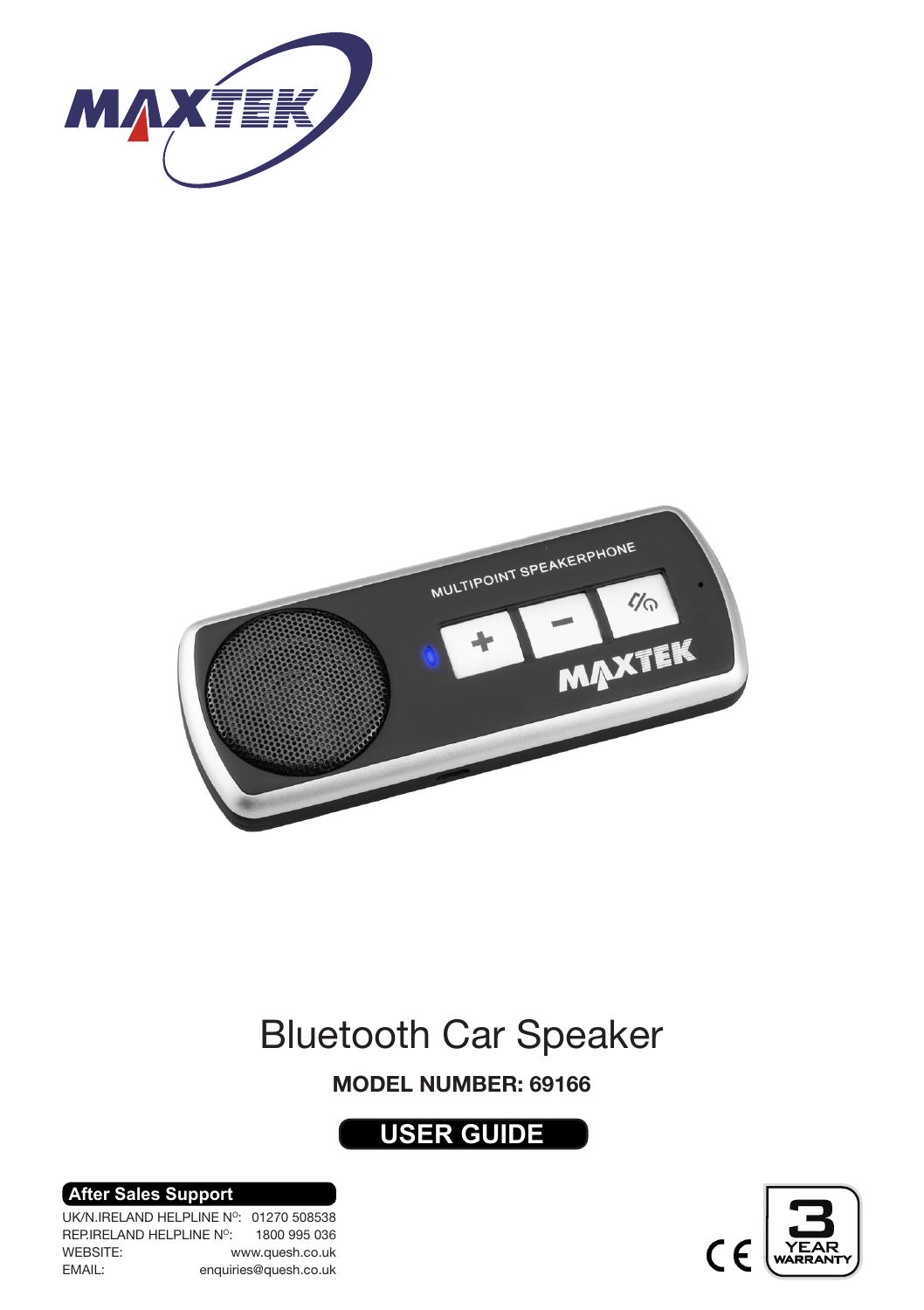## Contents

- Welcome Section 1.
- 2. General Information & Safety Instructions
- 3. Contents & Features
- Layout & Controls 4.
- 5. Fitting The Speaker
	- Fitting the Mount
	- Installing the Speaker
- 6. Charging Instructions
	- Charging the Speaker
	- Low Power
	- Checking the Adaptor
- 7. Turning On & Off
	- Turning On
	- Turning Off
- 7. Pairing
	- Pairing a Mobile Phone
	- Pairing a Second Mobile Phone
- 8. Using the Speaker
	- Volume Control
	- Answering or Ending a Call
	- Rejecting an Incoming Call
	- Call Last Number
	- Transferring a Call
	- Making a Call
- 9. LED indicators
	- General LED Indicators
- 10. Legal Requirements
- 11. Specifications

#### **After Sales Support**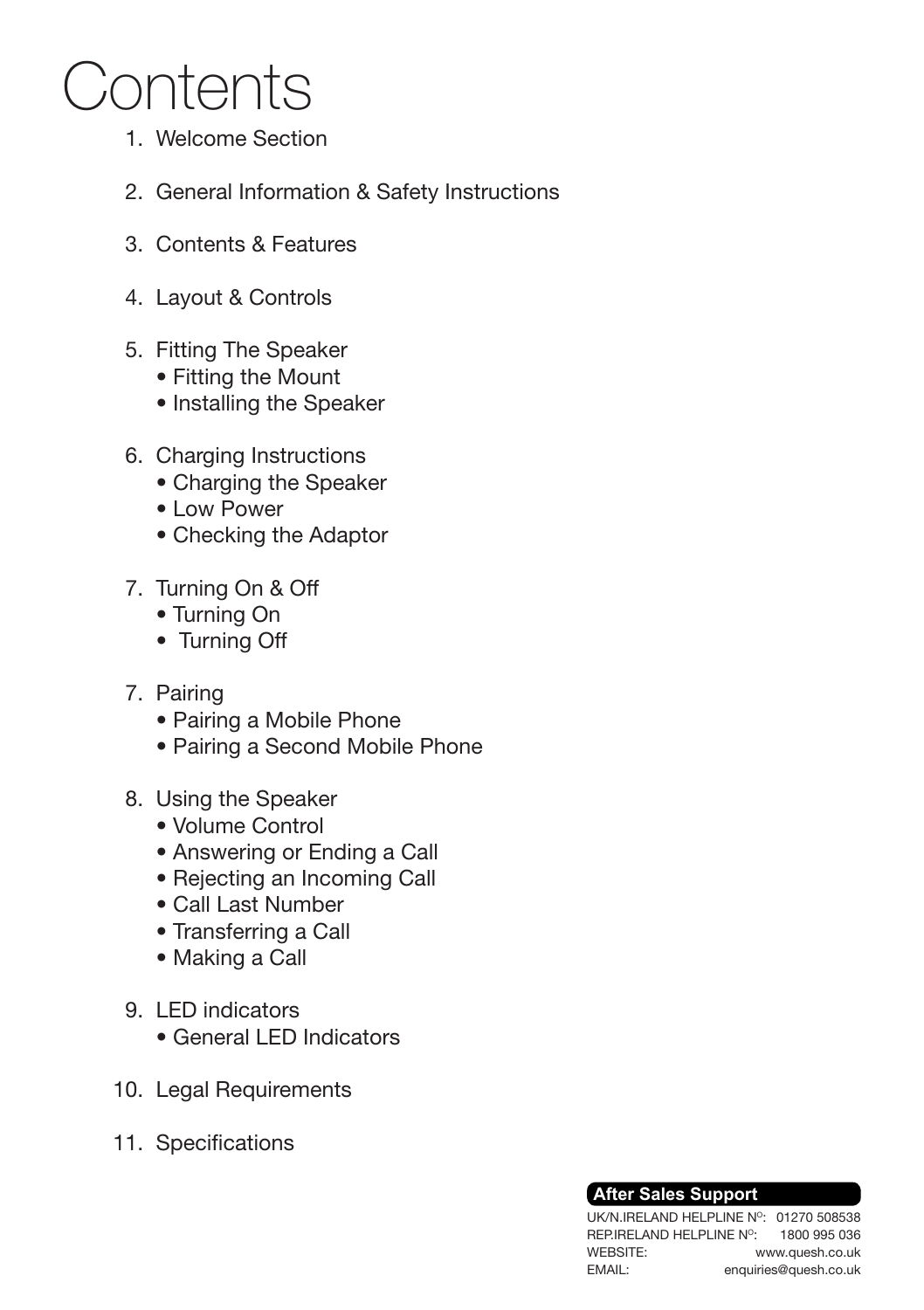## Welcome Section

Congratulations!

You have made an excellent choice with the purchase of this quality MAXTEK® product.

By doing so you now have the assurance and peace of mind which comes from purchasing a product that has been manufactured to the highest standards of performance and safety, supported by the high quality standards of Quesh Ltd.

We want you to be completely satisfied with your purchase so this MAXTEK® product is backed by a comprehensive manufacturer's 3 year warranty and outstanding after sales service through our dedicated helpline.

We hope you enjoy using this product for many years to come.

If you require technical support or in the unlikely event that your purchase is faulty, please telephone or email our helpline for immediate assistance. Faulty product claims made within the 3 year warranty period will be repaired or replaced free of charge provided that you have a satisfactory proof of purchase (keep your receipt safe). This does not affect your statutory rights. However be aware that the warranty will become null and void if the product is found to have been deliberately damaged, misused and/or disassembled.

**After Sales Support**

UK/N.IRELAND HELPLINE Nº: 01270 508538 REP.IRELAND HELPLINE NO: WEBSITE: EMAIL: 1800 995 036 www.quesh.co.uk enquiries@quesh.co.uk



1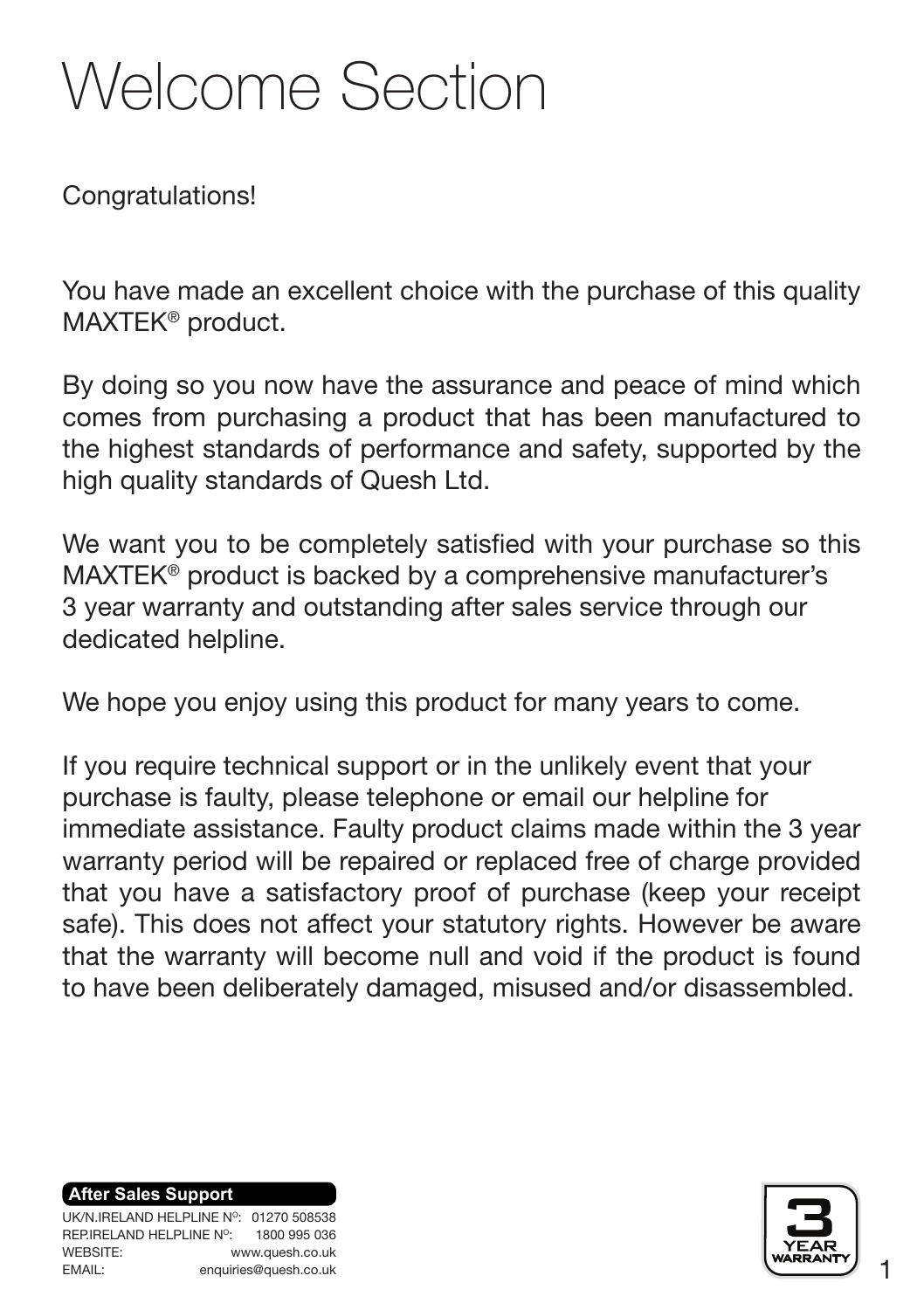## General information & Safety Instructions

Rechargeable 500mAH Lithium battery inside the speaker.

Do not dispose of batteries in your household waste.

Please contact your local authority for details on safe disposal.



- Never throw batteries into a fire or expose to excessive heat sources.
- If batteries are swallowed, please seek immediate medical attention.
	- Always ensure correct +/- battery polarity when installing batteries.
	- Do not recharge non-rechargeable batteries.

Batteries, should not be thrown away with your household waste. Contact your local authority waste disposal department, as they will be able to provide details of the recycling options available in your area.



Electrical and electronic equipment (EEE) contains materials, parts and substances, which can be dangerous to the environment and harmful to human health. Therefore waste electrical and electronic equipment (WEEE) must be disposed of correctly.

Equipment, which is marked with the WEEE logo (as shown on the left), should not be thrown away with your household waste. Contact your local authority waste disposal department, as they will be able to provide details of the recycling options available in your area.

#### **After Sales Support**

UK/N.IRELAND HELPLINE N°: 01270 508538 REP.IRELAND HELPLINE NO: WEBSITE: EMAIL: 1800 995 036 www.quesh.co.uk  $2$  enquiries@quesh.co.uk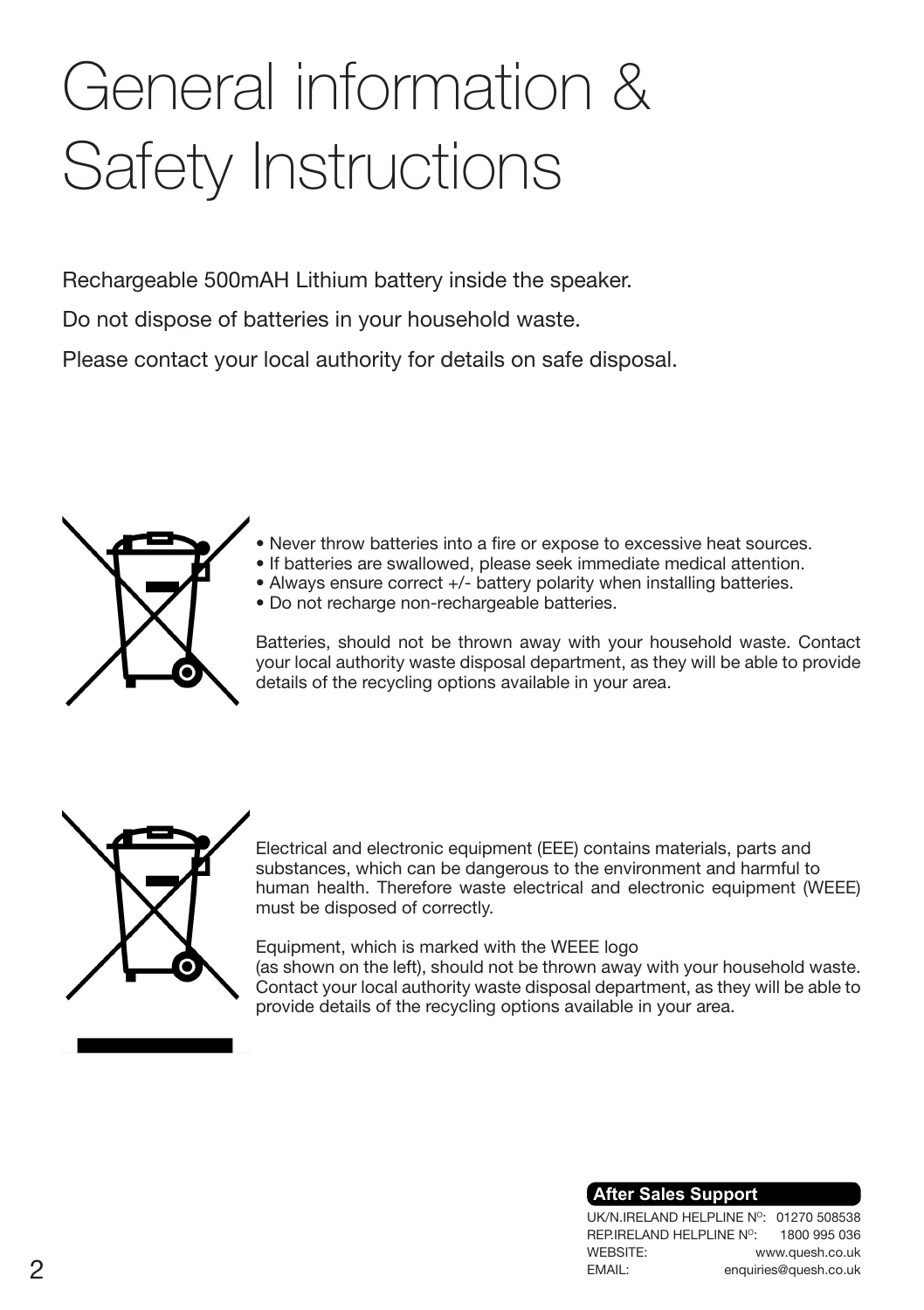## Contents & Features

## **Contents**

- 1 x Bluetooth car speaker
- 1 x Clip
- 1 x USB Charge cable
- 1 x In-car USB adaptor

### Features

- Bluetooth: V2.0
- Frequency Range: 2.4GHz
- Bluetooth Mode: A2DP & HFP
- Operation Range: Up to approximately 10 metres
- Talk Time: Up to 7 hours
- Standby Time: Up to 100 hours
- Charging Time: 3 hours
- DSP echo cancellation
- Connects two mobile phones
- In-built Microphone
- 0.5W Speaker

This speaker is for *calls only*. It cannot stream music.

**After Sales Support**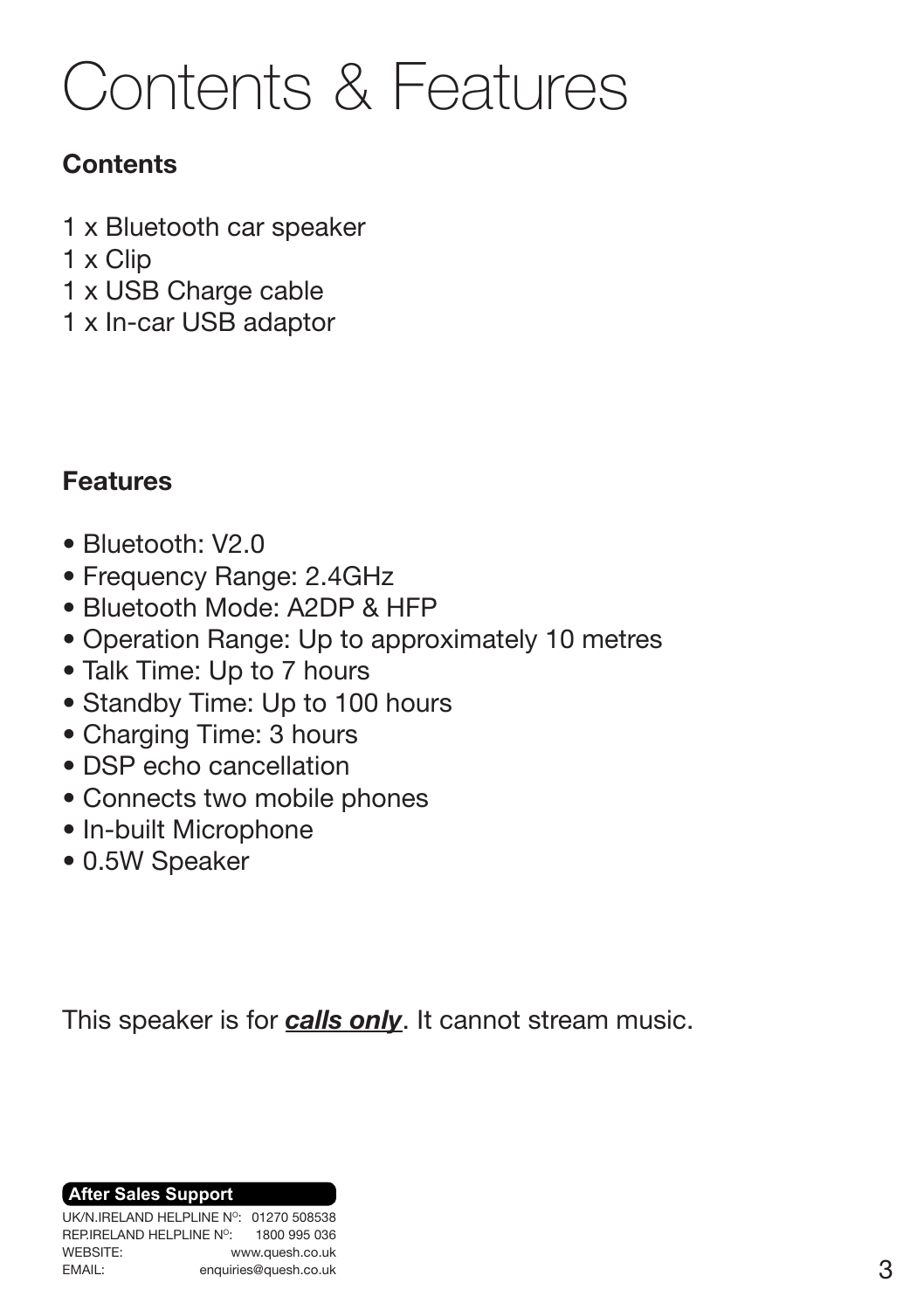## Layout & Controls



| <b>After Sales Support</b> |                          |                                        |
|----------------------------|--------------------------|----------------------------------------|
|                            |                          | UK/N.IRELAND HELPLINE Nº: 01270 508538 |
|                            | REP.IRELAND HELPLINE N°: | 1800 995 036                           |
|                            |                          | www.auesh.co.uk                        |
|                            |                          | enquiries@quesh.co.uk                  |
|                            |                          |                                        |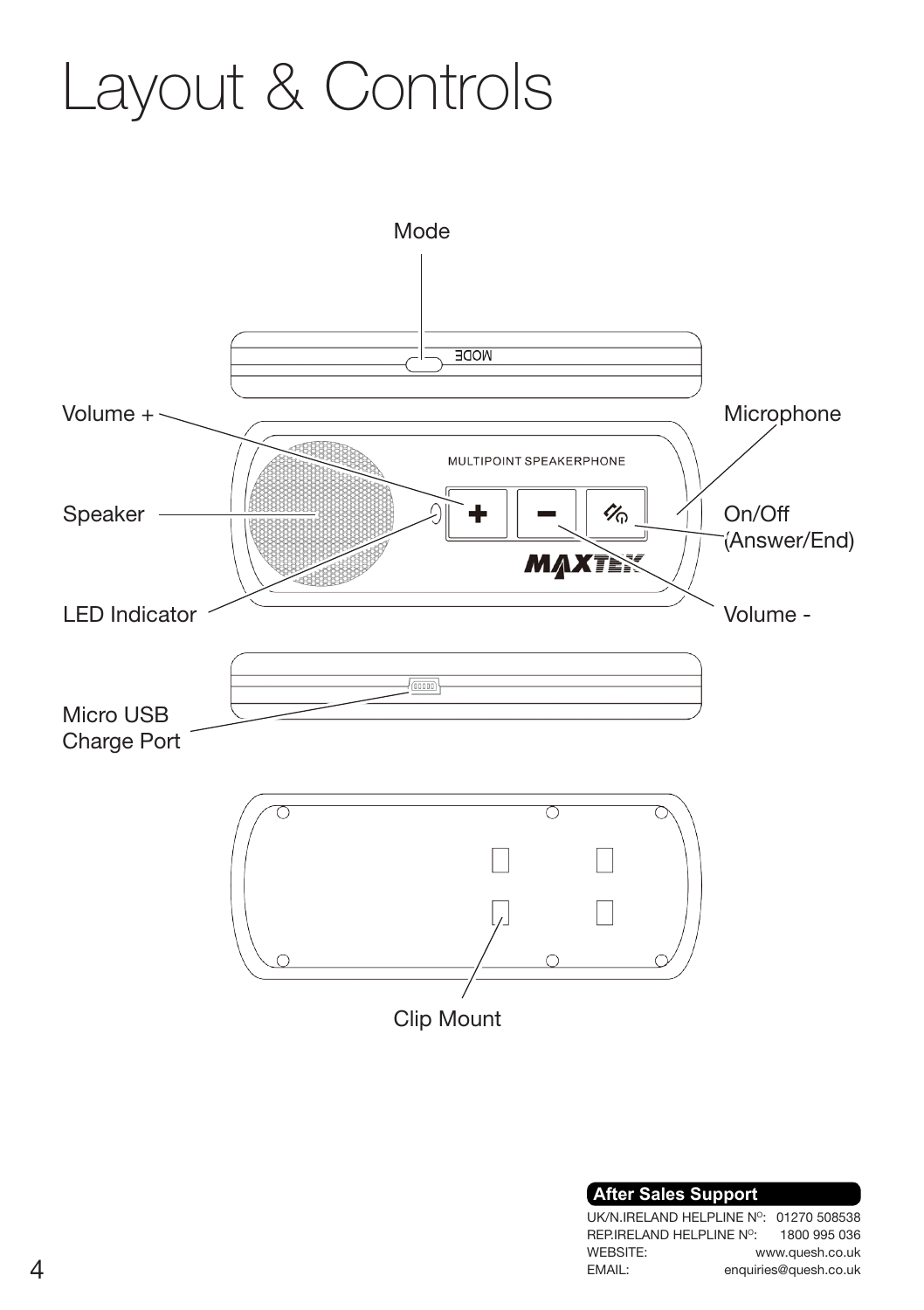## Fitting The Speaker

### Fitting the Mount

Slide the clip in to the clip mounts on the back of the speaker.



#### Installing the Speaker

After the clip has been securely fitted to the back of the speaker, pull the sun visor down, slide the speaker clip onto the edge of the vehicles sun visor. Make sure that when the visor is raised that the speaker faces down towards the driver or passenger.



#### **After Sales Support**

UK/N.IRELAND HELPLINE Nº: 01270 508538 REP.IRELAND HELPLINE NO: WEBSITE: EMAIL: 1800 995 036 www.quesh.co.uk enquiries@quesh.co.uk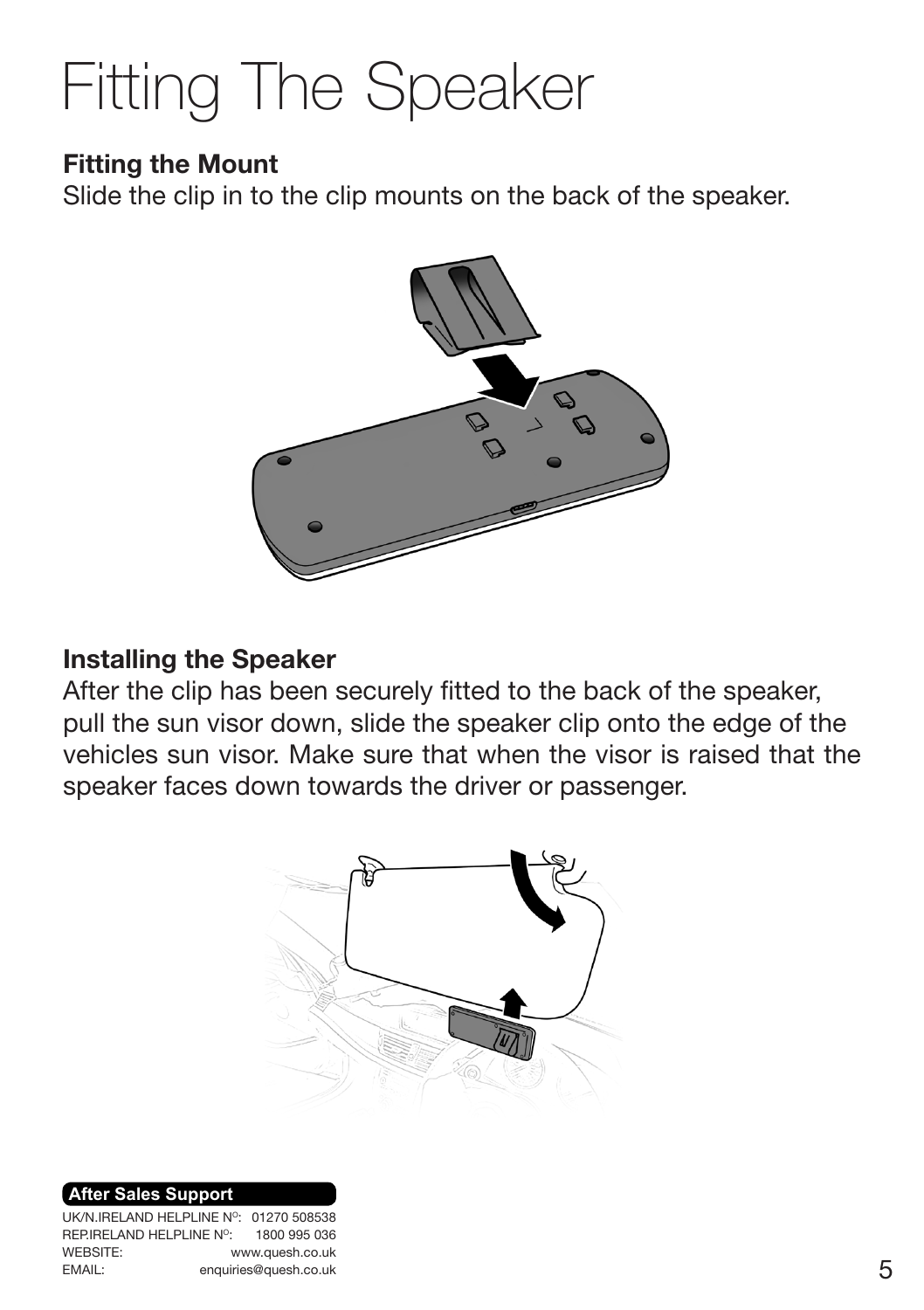## Charging Instructions

### **Charging the Speaker**

Before using the device you will need to fully charge it.

Insert the USB charge cable into the micro USB port in the speaker and the other end into a standard PC/Laptop USB port or the In-car USB adaptor supplied.

When charging you will see a red LED. Once the charge is complete the red LED will turn off. A full charge normally takes about 3 hours.

#### Low Power

The red LED will flash every 3 seconds when the battery power level drops too low. You will have 30 seconds to put the speaker on to charge or it will turn itself off.

#### *Please Note:*

To maintain your battery please use it until flat and fully charge it for about 6 cycles, then drain it through use and fully charge it once a month after that. If you've left your battery without charge for a while it will take a few minutes for the LED indicator to show.

### Checking the In-car Adaptor

The in-car adaptor has a standard F2AL250V fuse. Please check this if the adaptor appears not to be working by unscrewing the end cap and checking the replaceable fuse.



*Please Note:* This is a DC5-6V, 400mAH In-Car USB adaptor.

#### **After Sales Support**

UK/N.IRELAND HELPLINE N°: 01270 508538 REP.IRELAND HELPLINE NO: WEBSITE: EMAIL: 1800 995 036 www.quesh.co.uk  $6$  enquiries@quesh.co.uk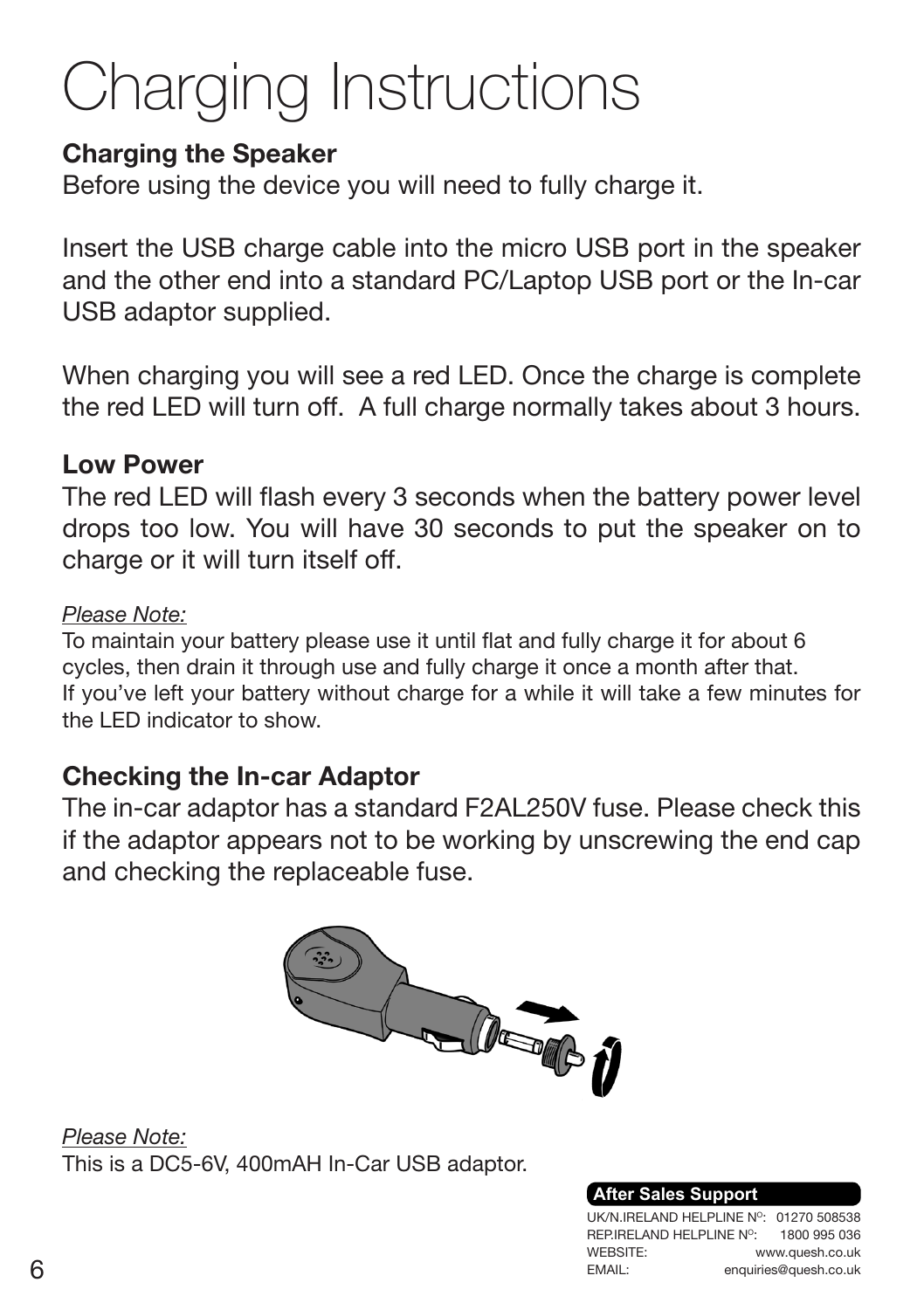## Turning On/Off

### Turning On

To turn the speaker on, press and hold the 'On/Off' button for 3 seconds until you hear a voice alert.

### Turning Off

To turn the speaker off, press and hold the 'On/Off' button for 3 seconds until you hear a voice alert. The LED light will turn off.

## **Pairing**

### Pairing a Mobile Phone

When the speaker is turned on it is automatically in pairing mode indicated by a red and blue flashing LED.

Search for "BT Speaker" in your available devices list and select it to pair. The pairing is automatic but if your mobile asks for a code please use "0000". An audio alert will confirm that the pairing is successful and the LED will change to a constant blue light.

### Pairing a Second Mobile Phone

Turn the speaker off and disable the previous mobile phone's bluetooth function. Turn the speaker on and search for "BT Speaker" on the second mobile phone's available devices list and select it. The pairing is automatic but if your mobile asks for a code please use "0000". An audio alert will confirm that the pairing is successful. Turn on the bluetooth function of the first mobile phone to complete pairing two mobile phones to the speaker.

#### *Please Note:*

The speaker will automatically connect to the last device it was paired to providing the device's bluetooth is turned on.

#### **After Sales Support**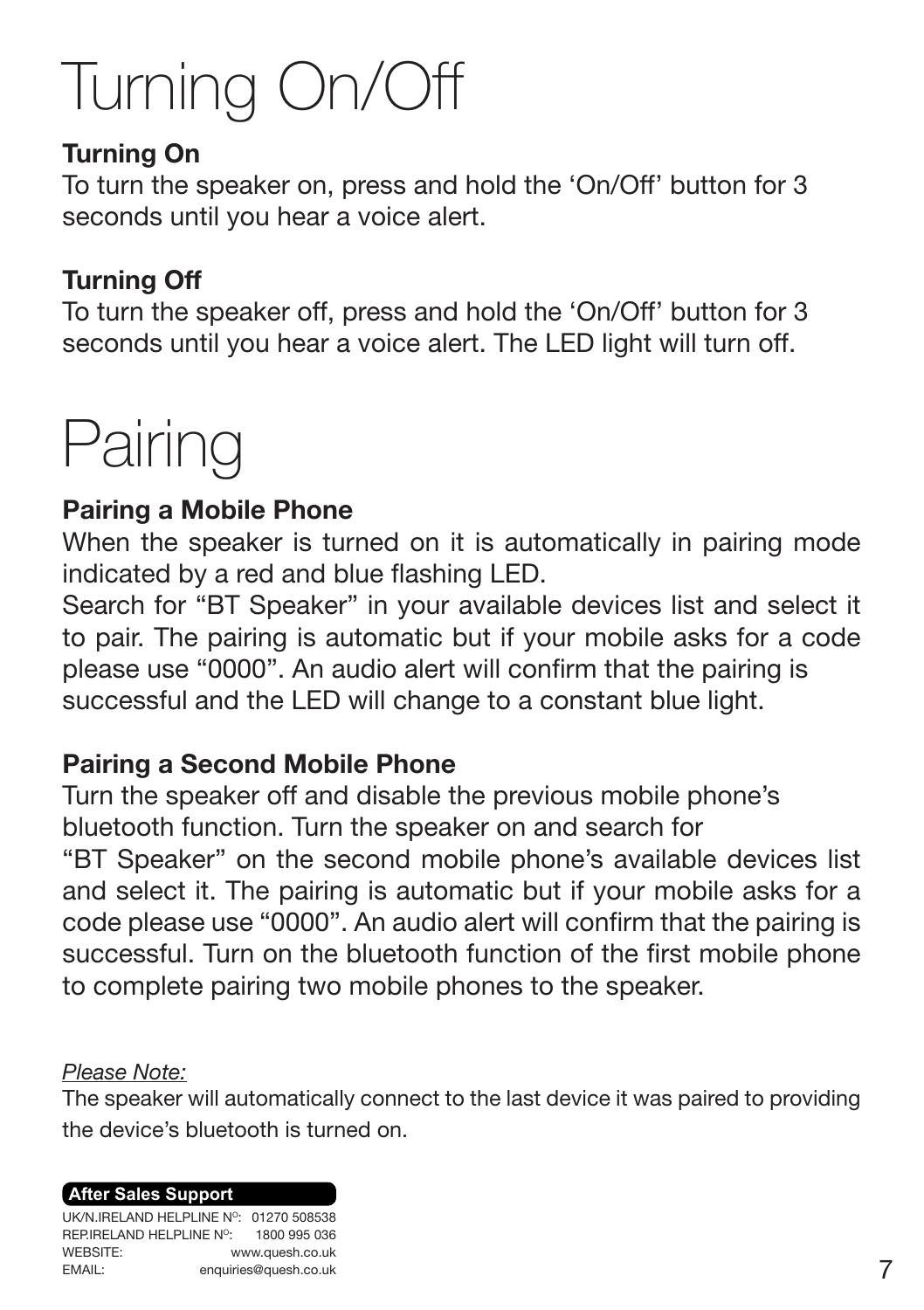## Using the Speaker

#### Volume Controls

Use the '+' or '-' buttons to increase or decrease the volume level with a quick press.

### Answering or Ending a Call

Press the 'On/Off' button to answer or end an incoming call.

### Rejecting an Incoming Call

Press 'On/Off' button twice quickly to reject an incoming call.

### Call Last Number

Double press the 'On/Off' button to call the last number on the current connected mobile phone.

### Transferring a Call

You can change between the Speaker and the mobile phone to interact with a call by pressing the 'Mode' button.

### Making a Call

If your mobile phone supports voice activated dialing you can use this feature to make out going calls. If your phone does not support voice activated dialling then you will have to select a number to dial.

#### **After Sales Support**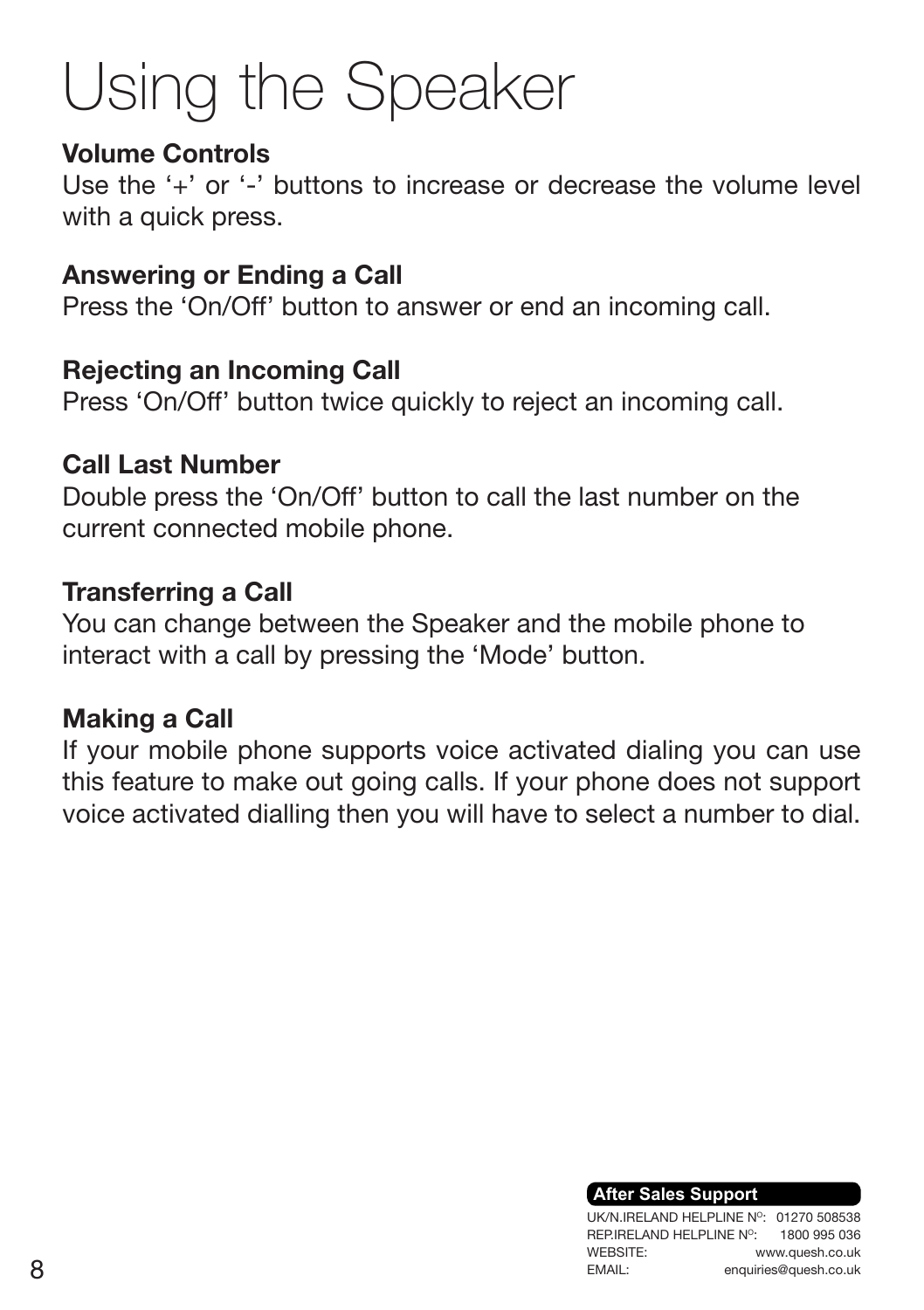## LED Indicators

#### General LED Notifications

The LEDs indicates various modes that the speaker is in.

| <b>Status</b>        | <b>Red LED</b>                | <b>Blue LED</b>          | <b>Audio Alert</b> |
|----------------------|-------------------------------|--------------------------|--------------------|
| On                   | On for 3<br>Seconds           | Off                      | Yes                |
| Off                  | Off                           | Off                      | Yes                |
| Standby              |                               | Flash every 3<br>seconds |                    |
| In use               |                               | Continuous<br>flashing   | Yes                |
| Pairing mode         | Continuous alternate flashing | Yes                      |                    |
| Charging             | Constant                      | Off                      |                    |
| Complete<br>Charging | Off                           | Off                      |                    |
| Disconected          | Flash every 3<br>seconds      | Flash every 3<br>seconds | Yes                |
| Low Power            | Continuously<br>flashing      |                          | Yes                |

**After Sales Support**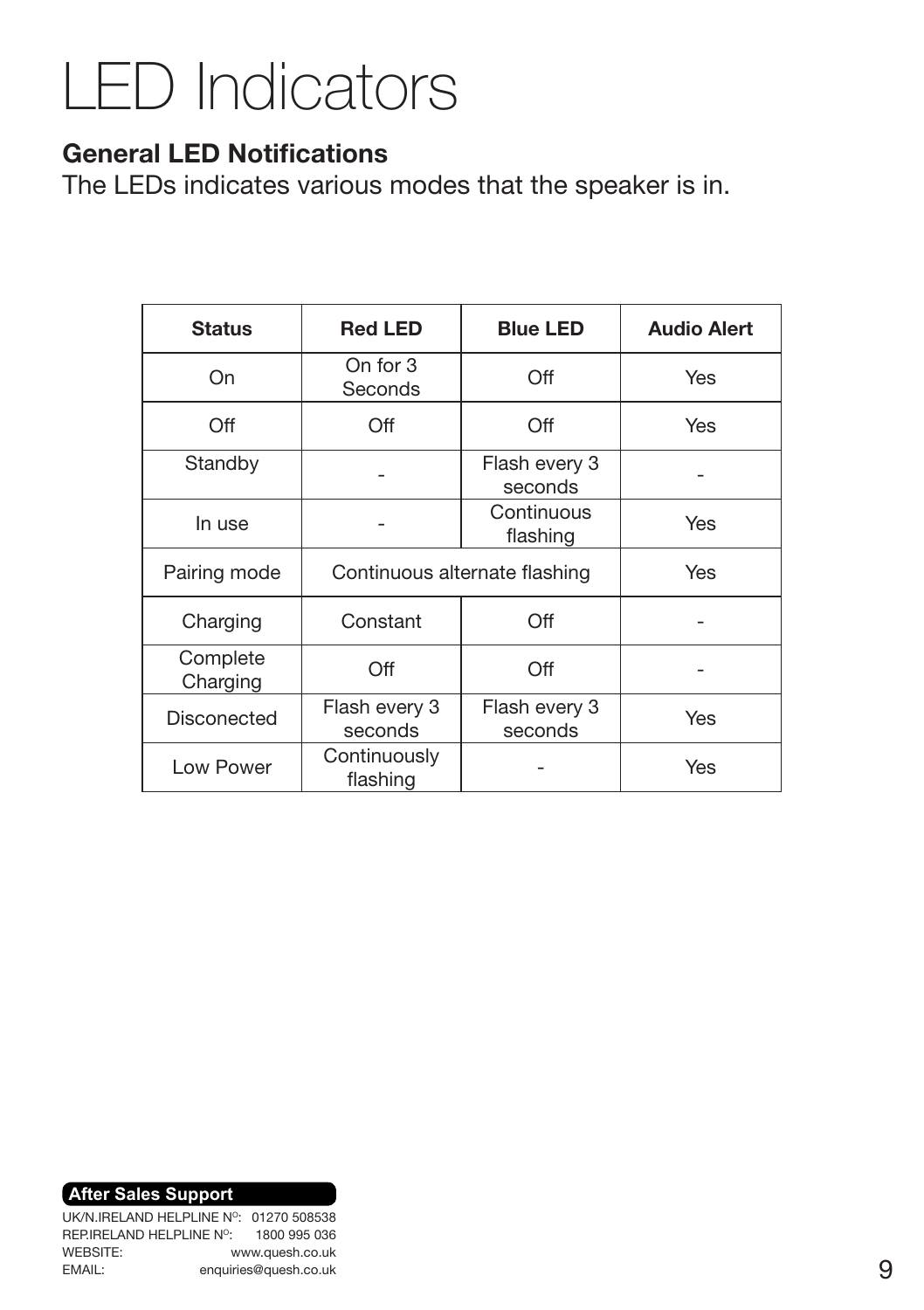## Legal Requirements

### When you can use a phone in your vehicle

If you're the driver, you can only use your phone in a vehicle if you:

- need to call 999 or 112 in an emergency and it's unsafe or impractical to stop.
- are safely parked, (This does not include stopping at lights or in a queue).

### Using hands-free devices when driving

You can use hands-free phones, sat navs and 2-way radios when you're driving or riding. However if the police think you're distracted and not in control of your vehicle you could still get stopped and penalised.

### Window Screen Obstruction

Do not attempt to charge the Speaker while it is mounted on the sun visor. The cable will fall into the light and dark pink zone,



you will be committing a serious driving offence (dangerous driving) as your view is obstructed.

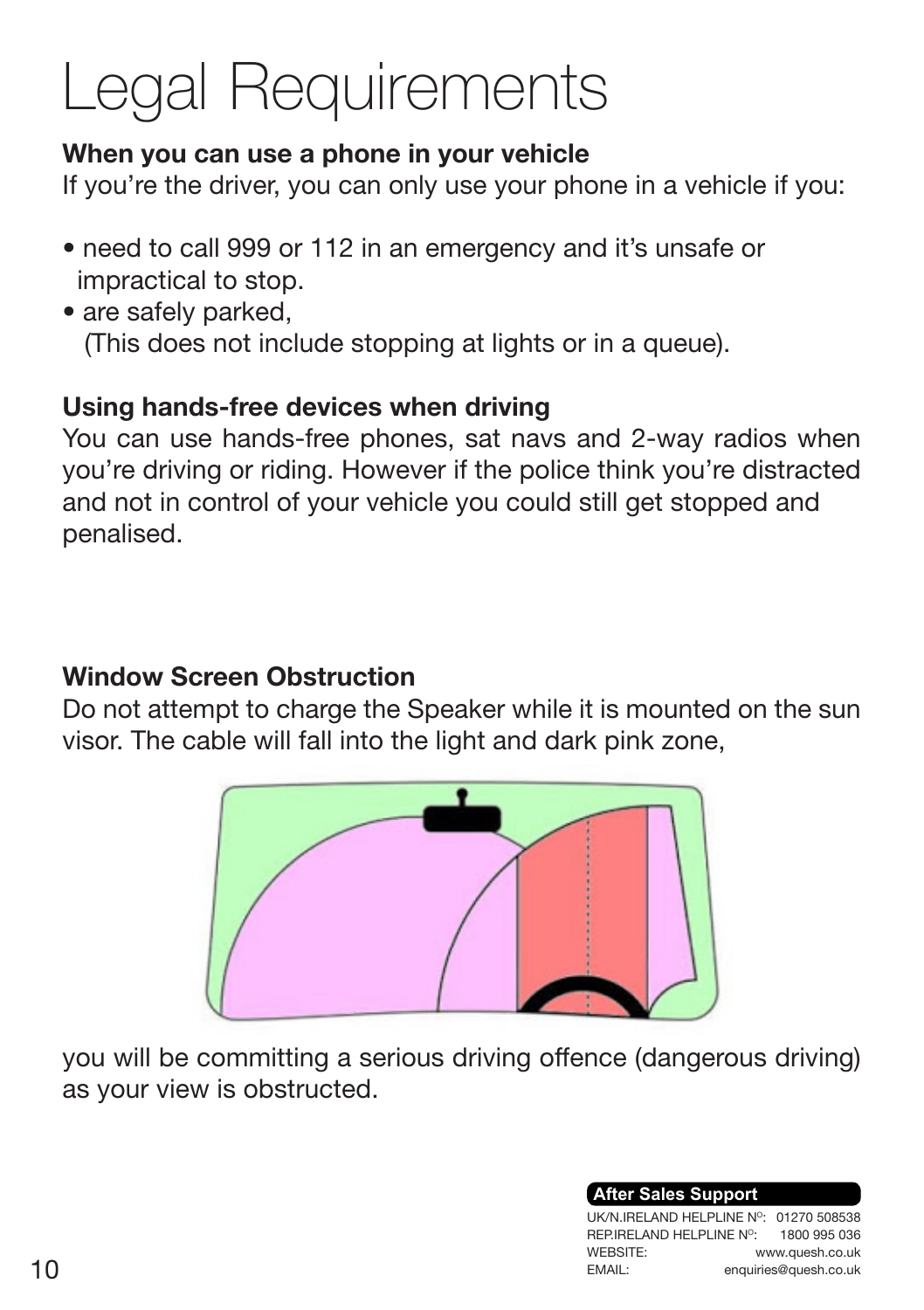## **Specification**

### Bluetooth Headphones

- Bluetooth: V2.0
- Frequency Range: 2.4GHz
- Bluetooth Mode: A2DP & HFP
- Operation Range: Up to approximately 10 metres
- Talk Time: Up to 7 hours
- Standby Time: Up to 100 hours
- DSP echo cancellation
- Mono 0.5W Speaker
- Connects two mobile phones
- In-built Microphone
- Battery: 3.7V DC, 500mAH rechargeable lithium battery
- Charging Time: 3 hours
- DC Charger: DC5-6V, 400mAH
- Weight: 70g
- Dimensions: 11.5cm x 4.5cm x 1.4cm

#### **After Sales Support**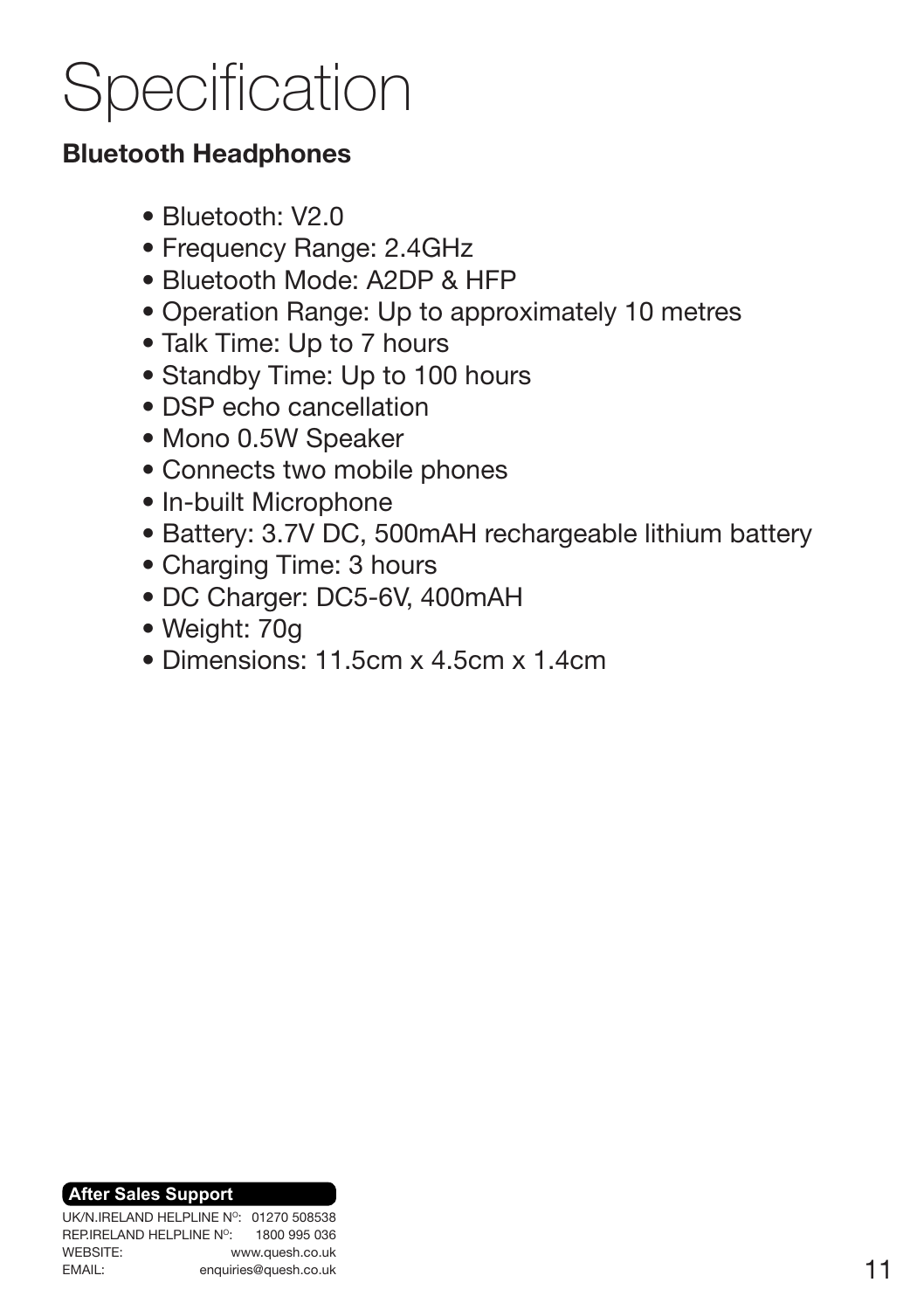

## Warranty Certificate

#### **Warranty**

This product is warranted to be free from defects in workmanship and parts for a period of 36 months from the date of purchase. Defects that occur within this warranty period, under normal use and care, will be repaired, replaced or refunded at our discretion, solely at our option with no charge for parts and labour. The benefits conferred by this warranty are in addition to all rights and remedies in respect of the product the consumer has under existing U.K. laws.

#### Proof of Purchase

This warranty is valid for the original purchase and is not transferable.

Please keep your purchase receipt as proof of purchase and as proof of the date of when the purchase was made. The receipt must be presented with the warranty card when making a claim under this warranty.

#### Service during the Warranty Period

Please ensure the product is properly packaged so as to ensure that no damage occurs in transit. Also make sure that you have included a detailed explanation of the problem.

#### Extent of the Warranty

This warranty is limited to defects in workmanship or parts. All defective products or parts will be repaired or replaced. This warranty does not extend to accessories.

#### Normal Wear and Tear

This warranty does not cover normal wear and tear of the product or parts.

#### **Exclusions**

This warranty does not cover the following:

- Any defect caused by accident, misuse, abuse, improper installation or operation, lack or reasonable care, unauthorised modification, loss of parts, tampering or attempted repair by a person not authorised by the distributor.
- Any product that has been damaged by lightning strike either directly or indirectly, or on a main's or vehicle outlet power surge or liquid ingress.
- Any product that has not been installed, operated or maintained in accordance with the manufacturer's operating instructions provided with the product.
- Any product that has been used for purposes other than domestic use.
- The product if it is located outside of the U.K. and Ireland
- Any damage caused by improper power input or improper cable connection.

Your statutory rights are not affected.

#### **After Sales Support**

UK/N.IRELAND HELPLINE Nº: 01270 508538 REP.IRELAND HELPLINE NO: WEBSITE: EMAIL: 1800 995 036 www.quesh.co.uk enquiries@quesh.co.uk